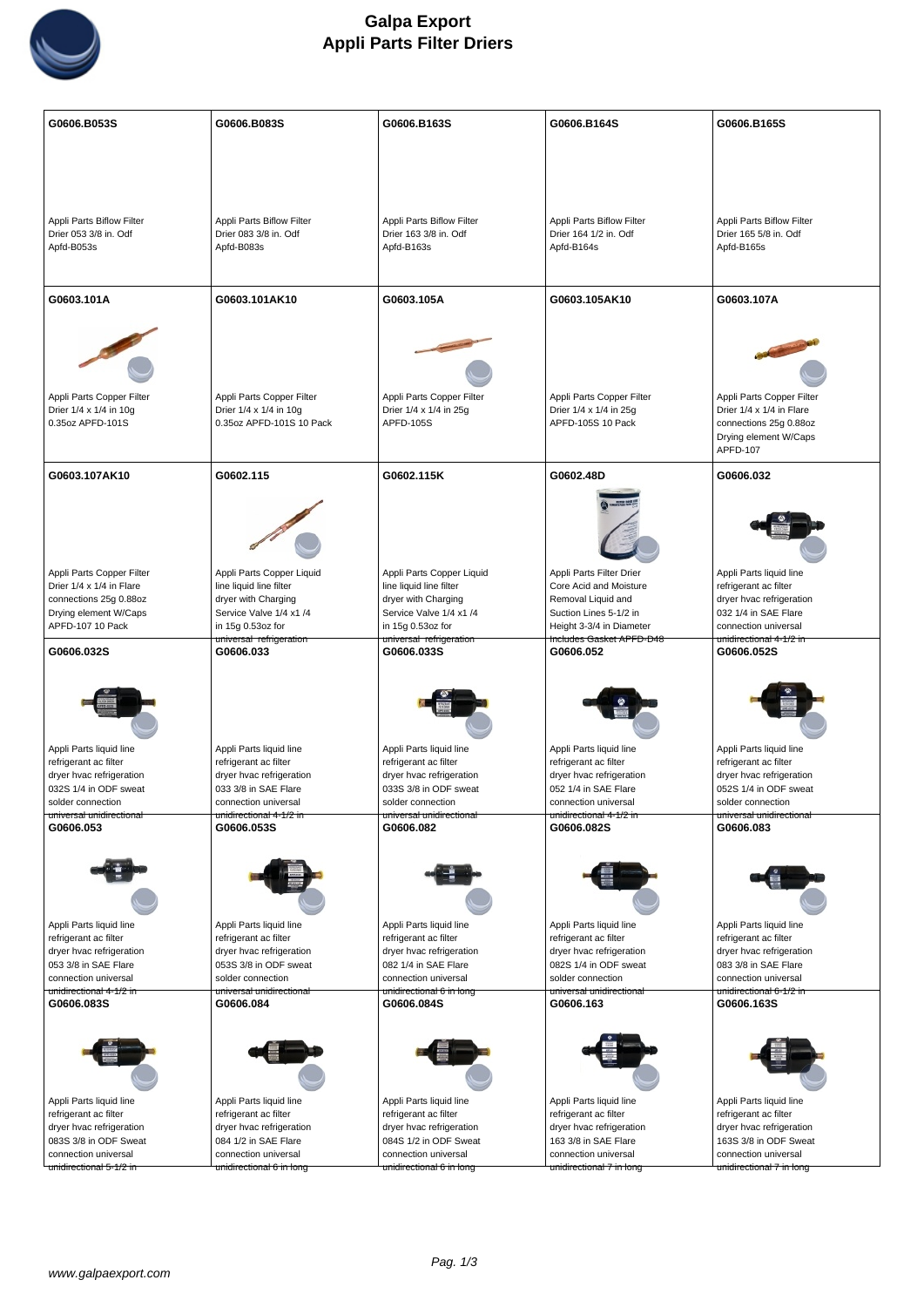

| G0606.164                                        | G0606.164S                                       | G0606.165                              | G0606.165S                                        | G0606.303                                           |
|--------------------------------------------------|--------------------------------------------------|----------------------------------------|---------------------------------------------------|-----------------------------------------------------|
|                                                  |                                                  |                                        |                                                   |                                                     |
| Appli Parts liquid line                          | Appli Parts liquid line                          | Appli Parts liquid line                | Appli Parts liquid line                           | Appli Parts liquid line                             |
| refrigerant ac filter                            | refrigerant ac filter                            | refrigerant ac filter                  | refrigerant ac filter                             | refrigerant ac filter                               |
| dryer hvac refrigeration                         | dryer hvac refrigeration                         | dryer hvac refrigeration               | dryer hvac refrigeration                          | dryer hvac refrigeration                            |
| 164 1/2 in SAE Flare                             | 164S 1/2 in ODF Sweat                            | 165 5/8 in SAE Flare                   | 165S 5/8 in ODF Sweat                             | 303 3/8 in SAE Flare                                |
| connection universal                             | connection universal                             | connection universal                   | connection universal                              | connection universal                                |
| unidirectional 7 in long<br>G0606.303S           | unidirectional 7 in long<br>G0606.304            | unidirectional 6 in long<br>G0606.304S | unidirectional 6 in long<br>G0606.305             | unidirectional 10-1/2 in<br>G0606.305S              |
|                                                  |                                                  |                                        |                                                   |                                                     |
| Appli Parts liquid line                          | Appli Parts liquid line                          | Appli Parts liquid line                | Appli Parts liquid line                           | Appli Parts liquid line                             |
| refrigerant ac filter                            | refrigerant ac filter                            | refrigerant ac filter                  | refrigerant ac filter                             | refrigerant ac filter                               |
| dryer hvac refrigeration                         | dryer hvac refrigeration                         | dryer hvac refrigeration               | dryer hvac refrigeration                          | dryer hvac refrigeration                            |
| 303S 3/8 in ODF Sweat                            | 304 1/2 in SAE Flare                             | 304S 1/2 in ODF Sweat                  | 305 5/8 in SAE Flare                              | 305S 5/8 in ODF Sweat                               |
| connection universal                             | connection universal                             | connection universal                   | connection universal                              | connection universal                                |
| unidirectional 9 in long<br>G0606.307S           | unidirectional 10-1/2 in<br>G0606.309S           | unidirectional 10-1/2 in<br>G0606.414S | unidirectional 10-1/2 in<br>G0606.415S            | unidirectional 10 in long<br>G0606.417S             |
|                                                  |                                                  |                                        |                                                   |                                                     |
| Appli Parts liquid line                          | Appli Parts liquid line                          | Appli Parts liquid line                | Appli Parts liquid line                           | Appli Parts liquid line                             |
| refrigerant ac filter                            | refrigerant ac filter                            | refrigerant ac filter                  | refrigerant ac filter                             | refrigerant ac filter                               |
| dryer hvac refrigeration                         | dryer hvac refrigeration                         | dryer hvac refrigeration               | dryer hvac refrigeration                          | dryer hvac refrigeration                            |
| 307S 7/8 in ODF Sweat                            | 309S 1-1/8 in ODF Sweat                          | 414S 1/2 in ODF Sweat                  | 415S 5/8 in ODF Sweat                             | 417S 7/8 in ODF Sweat                               |
| connection universal                             | connection universal                             | connection universal                   | connection universal                              | connection universal                                |
| unidirectional 10-1/2 in<br>G0606.419S           | unidirectional 11 in long<br>G0606.757S          | unidirectional 9-1/2 in<br>G0606.CS489 | <del>unidirectional 9-1/2 in</del><br>G0606.CS969 | <del>unidirectional 10-1/2 in</del><br>G0606.CS4811 |
|                                                  |                                                  |                                        |                                                   |                                                     |
| Appli Parts liquid line                          | Appli Parts liquid line                          | Appli Parts Suction Line               | Appli Parts Suction Line                          | Appli Parts Suction Line                            |
| refrigerant ac filter                            | refrigerant ac filter                            | Replaceable Core Filter                | Replaceable Core Filter                           | Replaceable Core Filter                             |
| dryer hvac refrigeration                         | dryer hvac refrigeration                         | Drier Shell 1-1/8 in 1                 | Drier Shell 1-1/8 in 2                            | Drier Shell 1-3/8 in 1                              |
| 419S 1-1/8 in ODF Sweat                          | 757S 7/8 in ODF Sweat                            | Core APFD-CS489                        | Core APFD-CS969                                   | Core APFD-CS4811                                    |
| connection universal<br>unidirectional 10-1/2 in | connection universal<br>unidirectional 16-1/2 in |                                        |                                                   |                                                     |
| G0606.CS9611                                     | G0606.CS4813                                     | G0606.CS9613                           | G0606.CS4817                                      | G0606.CS9617                                        |
|                                                  |                                                  |                                        |                                                   |                                                     |
| Appli Parts Suction Line                         | Appli Parts Suction Line                         | Appli Parts Suction Line               | Appli Parts Suction Line                          | Appli Parts Suction Line                            |
| Replaceable Core Filter                          | Replaceable Core Filter                          | Replaceable Core Filter                | Replaceable Core Filter                           | Replaceable Core Filter                             |
| Drier Shell 1-3/8 in 2                           | Drier Shell 1-5/8 in 1                           | Drier Shell 1-5/8 in 2                 | Drier Shell 2-1/8 in 1                            | Drier Shell 2-1/8 in 2                              |
| Core APFD-CS9611                                 | Core APFD-CS4813                                 | Core APFD-CS9613                       | Core APFD-CS4817                                  | Core APFD-CS9617                                    |
| G0606.CS4821                                     | G0606.CS9621                                     | G0606.CS485                            | G0606.CS487                                       | G0606.CS967                                         |
|                                                  |                                                  |                                        |                                                   |                                                     |
|                                                  |                                                  |                                        |                                                   |                                                     |
| Appli Parts Suction Line                         | Appli Parts Suction Line                         | Appli Parts Suction Line               | Appli Parts Suction Line                          | Appli Parts Suction Line                            |
| Replaceable Core Filter                          | Replaceable Core Filter                          | Replaceable Core Filter                | Replaceable Core Filter                           | Replaceable Core Filter                             |
| Drier Shell 2-5/8 in 1                           | Drier Shell 2-5/8 in 2                           | Drier Shell 5/8 in 1 Core              | Drier Shell 7/8 in 1 Core                         | Drier Shell 7/8 in 2 Core                           |
| Core APFD-CS4821                                 | Core APFD-CS9621                                 | APFD-CS485                             | APFD-CS487                                        | APFD-CS967                                          |